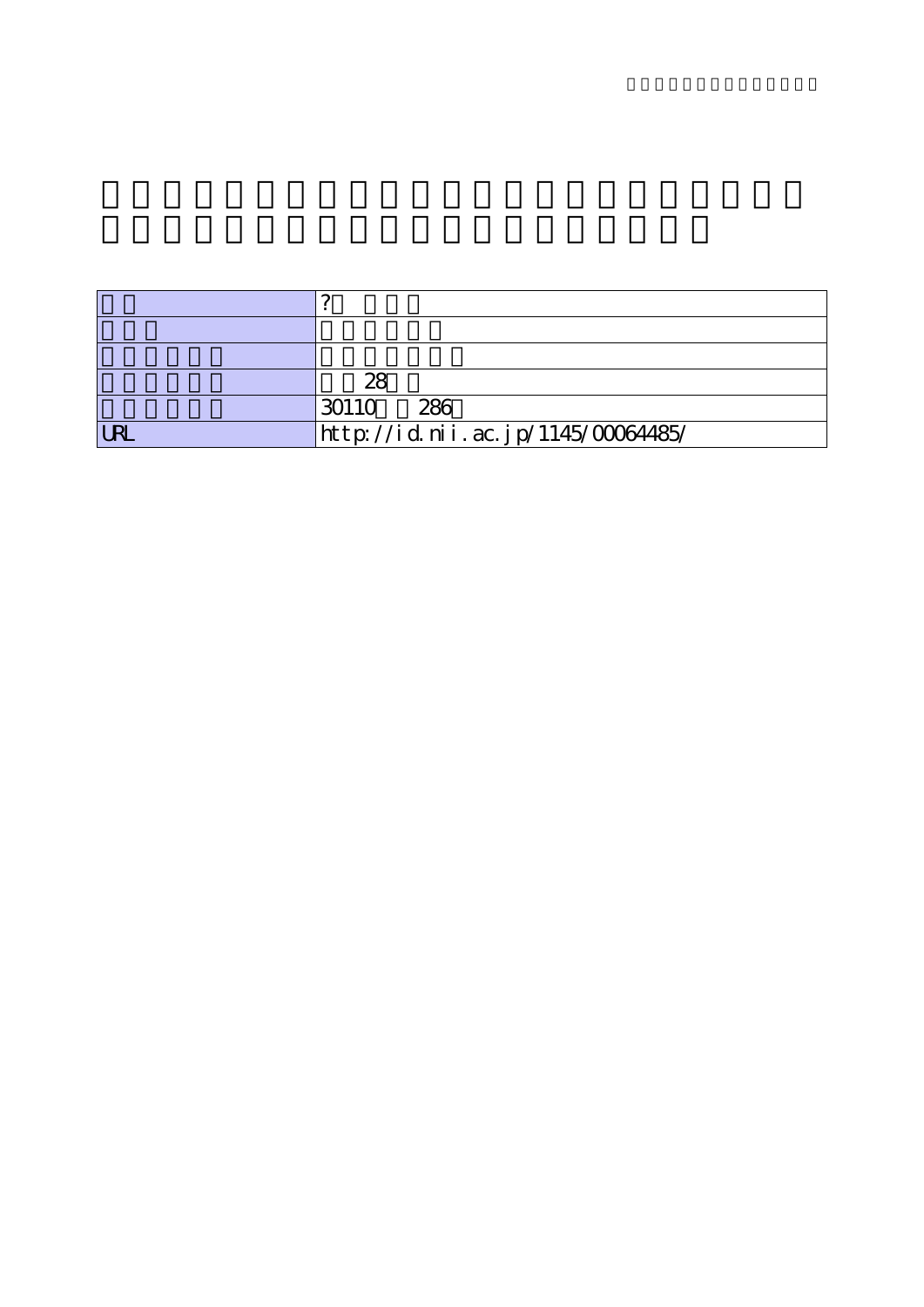Effects of recombinant human amelogenin on the proliferation and differentiation of ameloblast cell and osteoblast cell

2016

Health Sciences University of Hokkaido

Graduate School of Dentistry

Ayumi Takahashi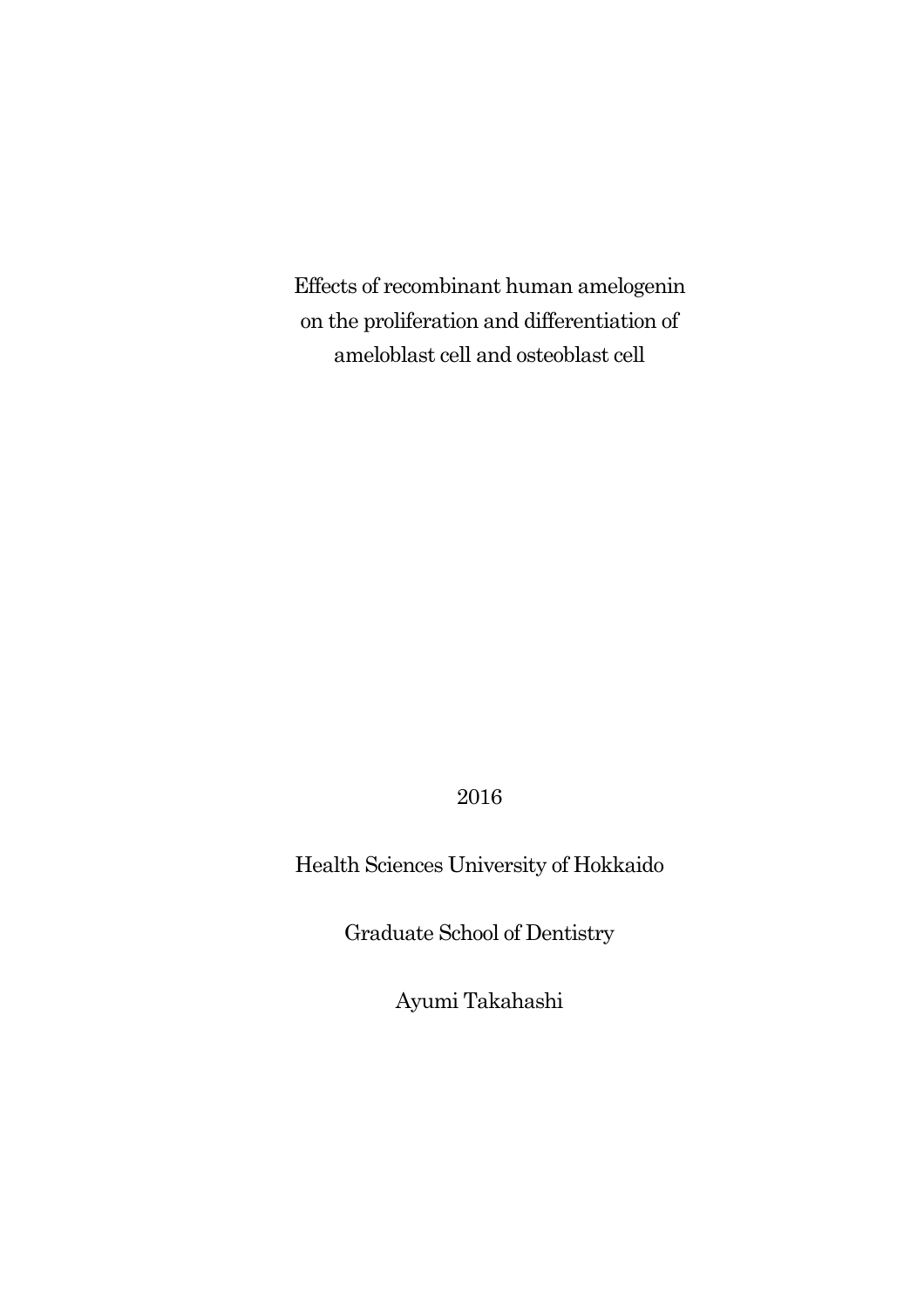## [Objective]

 Amelogenin has a hydrophilic C-terminal domain and a hydrophobic N-terminal domain, that exhibits strong polarity. Amelogenin is the major secretory product of ameloblasts in the developing teeth and is cleaved by serine proteases during the enamel maturation. It has been known that amelogenin plays crucial roles on the enamel mineralization. Recent studies suggest biological functions of amelogenin as a signaling molecule for the cell proliferation and differentiation. Extracted amelogenin proteins, which have been used in many studies, are the mixture of many different molecules, including cleaved fragments of amelogenin and growth factors. Therefore, purified full-length protein is required for clarifying the role of amelogenin.

 The purpose of this study is to obtain recombinant human amelogenin from mammalian cell lines (EXPI cells), to examine the effects of recombinant human amelogenin on the differentiation and cell adhesion in rat ameloblast cells (HAT-7 cells) or mouse osteoblast cells (MC3T3-E1 cells).

[Methods]

(1) Construction of amelogenin and purified recombinant amelogenin

pAMELXv3-Myc-DDK-Histag plasmid was constructed and transfected into EXPI cells. Recombinant human amelogenin, which was secreted into the culture media, was purified with DDK agarose beads. Characteristics of the recombinant amelogenin were examined with silver staining, MEM-CODE staining, and Western blotting using antibodies against DDK-tag, c-Myc-tag, and amelogenin.

(2) Cell proliferation assay

 HAT-7 cells and MC3T3E-1 cells were plated and were cultured in the presence or absence of recombinant human amelogenin or  $\rm{Endogain}^{\circ}(\rm{EMD})$ . Final DNA concentration was measured by cell proliferation assay kit.

(3) Alizarin red S staining and ALP assay

 HAT-7 cells and MC3T3-E1 cells were cultured in osteogenic media in the presence or absence of recombinant human amelogenin or EMD. Cells were fixed and were stained with Alizarin red S for visualizing calcified nodules. Alkaline phosphatase activity was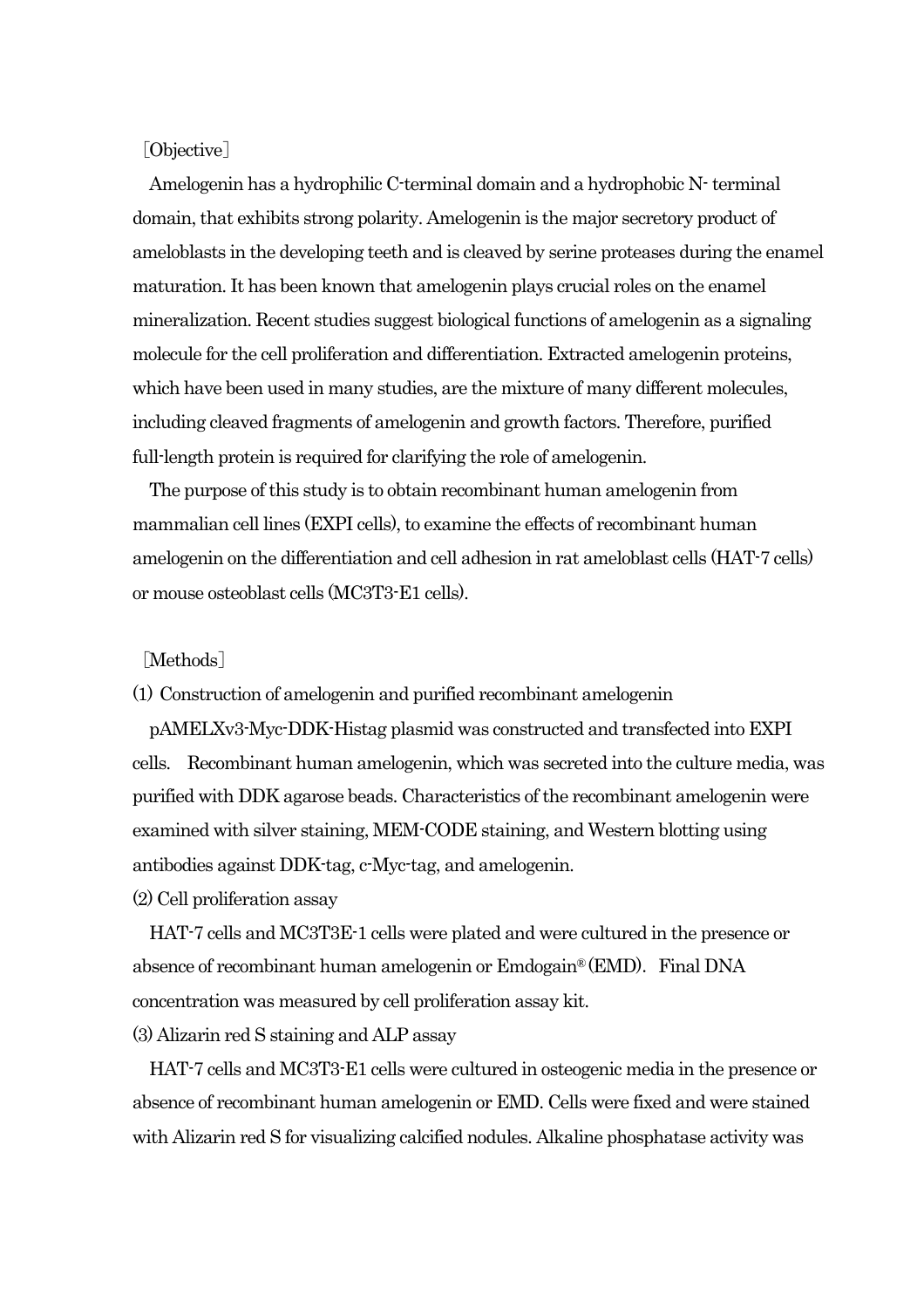measured spectrophotometrically using p-nitrophenol as a colorimetric substrate. (4-1) Cell spreading assay

 MC3T3-E1 cells were cultured in glass chambers coated with fibronectin, recombinant human amelogenin, or EMD. These cells were stained with  $DIOC<sub>6</sub>$  and DAPI. (4-2) Effect of inhibitors on cell adhesion

The glass plate was coated with fibronectin or recombinant human amelogenin, and MC3T3-E1 cells were cultured in the presence of RGD peptide or fibronectin inhibitor. (4-3) Immunostaining

 Immunohistochemical analysis performed using an anti-paxillin antibody, and the fluorescence images were captured with confocal laser scanning microscopy.

## [Results]

 Western blot analysis with anti-DDK, anti-c-Myc, and anti-amelogenin antibodies showed multiple protein bands with the molecular mass of 30 kDa, 33 kDa, and 65 kDa in the culture media sample of human amelogenin expressing EXPI cells. Western blot analysis of the affinity purified sample with these antibodies showed two bands with the molecular mass of 27 kDa and 54 kDa. Essentially identical bands were detected with silver staining and MEM-CODE stain, indicating that the method with purified by DDK-tag provide the high-purity full-length recombinant human amelogenin. This method allowed us to purify 450 µg of recombinant human amelogenin from 50 mL culture media of EXPI cells.

 Recombinant human amelogenin and EMD reduced the proliferation of the HAT-7 cells in a concentration dependent manner. A significant reduction was observed in the presence of 4 µg/mL recombinant human amelogenin or 100 µg/mL EMD. The calcium nodules and ALP activity in the HAT-7 cells were increased significantly by recombinant human amelogenin at a concentration of 4  $\mu$ g/mL, but not by EMD.

 Unlike HAT-7 cells, the proliferation of the MC3T3-E1 cells was accelerated by 100 µg/mL EMD, but not by recombinant human amelogenin. The formation of calcium nodules and increased ALP activities in MC3T3-E1 cells were increased with relatively low concentrations of recombinant human amelogenin  $(0.001\text{~}0.01 \text{~} \mu\text{g/mL})$  and 1  $\mu\text{g/mL}$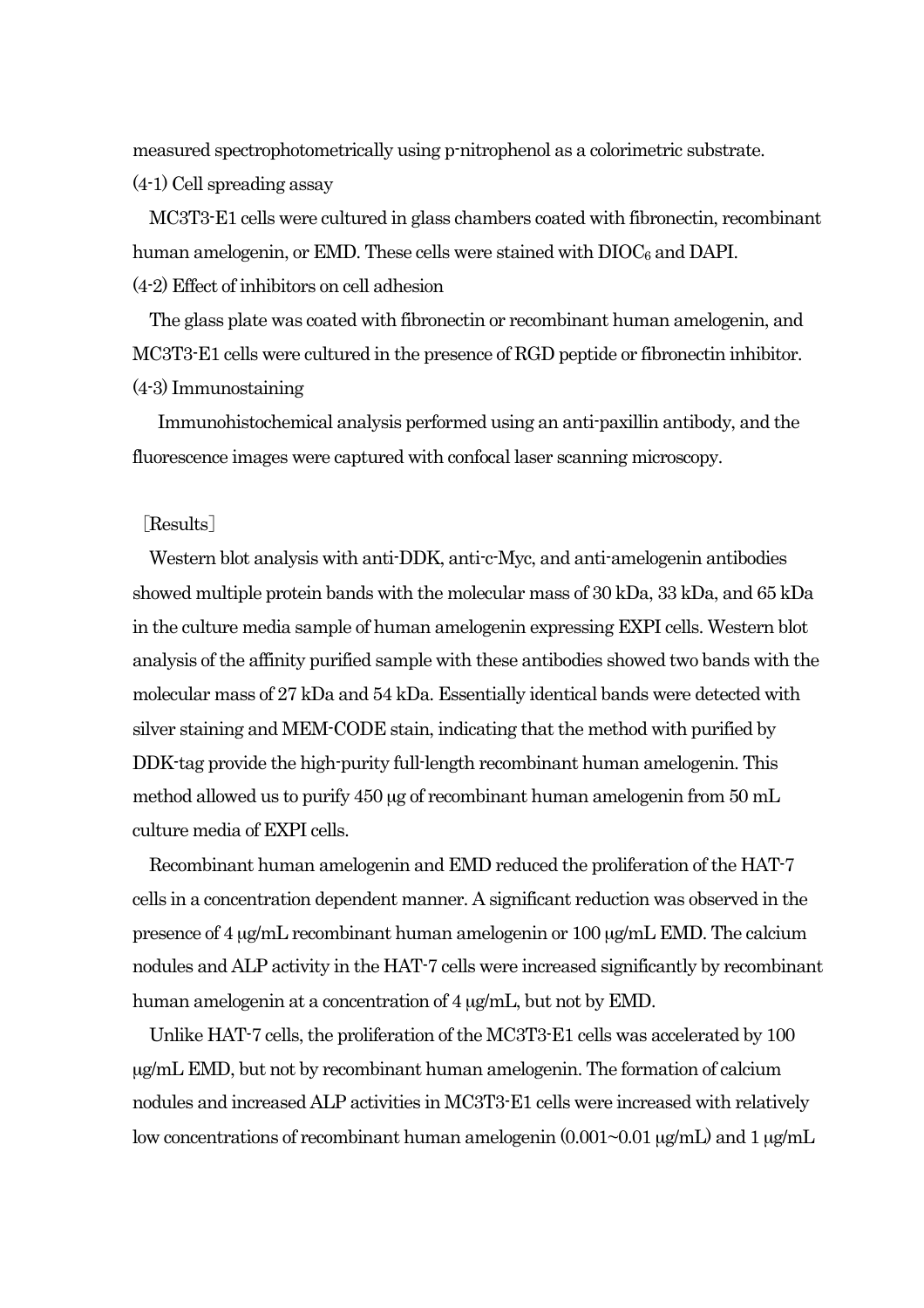EMD. However, high concentrations of recombinant human amelogenin (4  $\mu$ g/mL) and 100 µg/mL EMD decreased the formation of calcium nodules and ALP activities.

The effect of recombinant human amelogenin or EMD on the cell adhesion and spreading was examined using a confocal laser scanning microscopy. The area of the cell adhesion in the MC3T3-E1 cells was approximately 1.98-times on recombinant human amelogenin-coated glass than that on control (BSA-coated) glass. The RGD peptide and fibronectin inhibitor blocked recombinant human amelogenin or EMD mediated cell adhesion. In addition, accumulations of paxillin with the cell adhesion were observed by immunohistochemical analysis.

## [Discussion]

In the present study, the purification of full-length recombinant human amelogenin was obtained using EXPI cells and DDK-tag. The 27 kDa and 54 kDa bands of the purified samples are thought to be the monomer and dimer of human amelogenin, respectively. These data suggest that secreted amelogenin molecules form hetero-oligomer in the purified solutions. EMD constituted for the most part by the cleaved form of amelogenin lacking the C-terminus region. The C-terminus region in amelogenin has affected the difference of the results in biological activities between EMD and full-length recombinant human amelogenin. For example, the mineralizations and ALP activity in HAT-7 cells were increased by recombinant human amelogenin, but not by EMD. These results suggest important roles of the C-terminus of amelogenin for promoting ameloblast differentiations. Interestingly, the mineralizations of MC3T3-E1 cells was increased by low concentrations of recombinant human amelogenin, it was decreased at the high concentrations.

Recombinant human amelogenin in this experiment had cell adhesive and spreading activity. The spreading of MC3T3-E1 cells on the dish coated with recombinant human amelogenin was associated with the accumulation of paxillin, a signal transduction adaptor protein in the integrin-mediated cell adhesion, and was blocked in the presence of RGD peptides or fibronectin inhibitors in the medium. These results strongly suggest that the recombinant human amelogenin promoted the cell adhesion through the